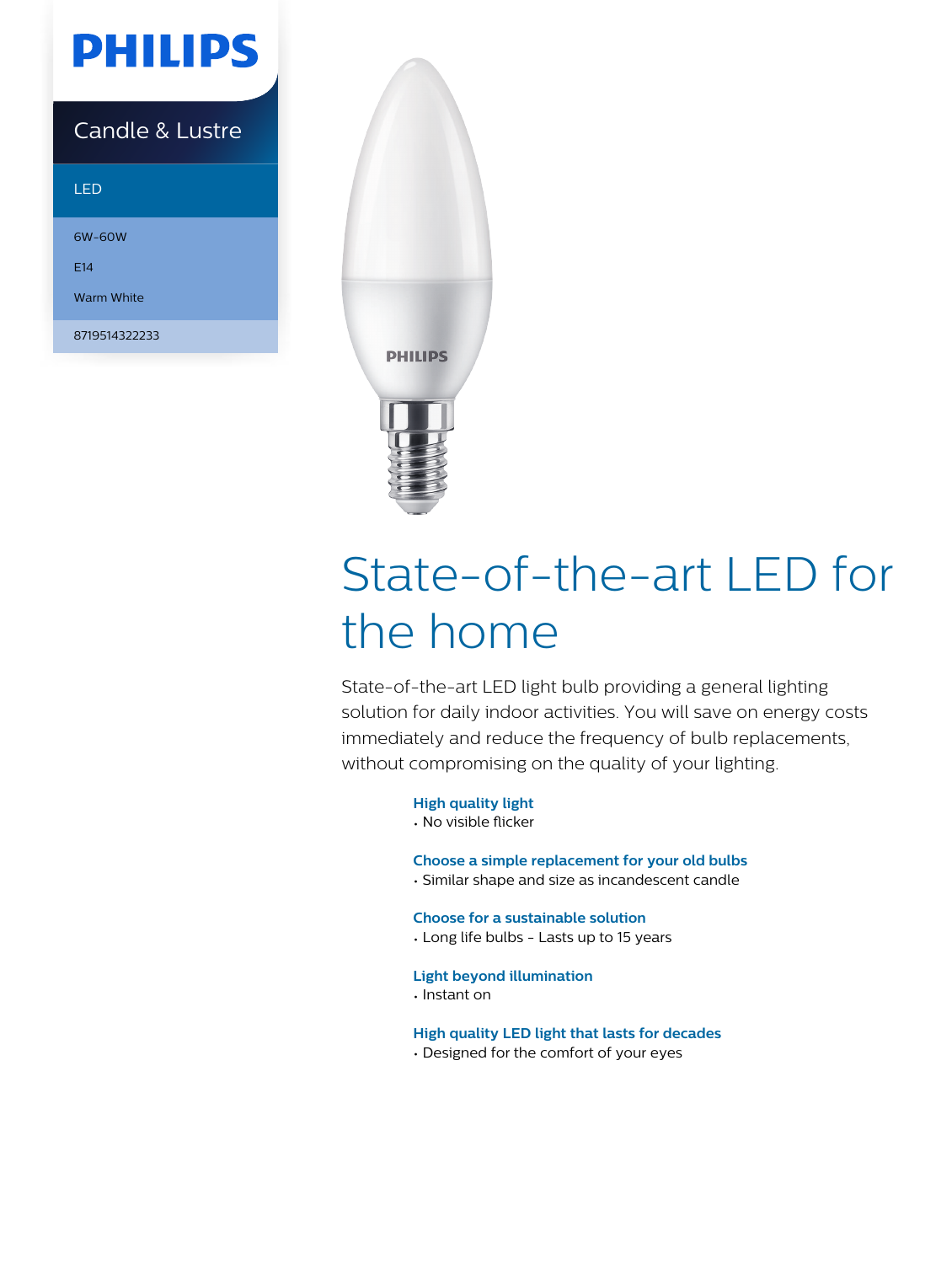#### 8719514322233

## **Highlights**

#### **No visible flicker**

When your light flickers in quick succession it could be hard on the eyes, cause headaches, and even set off an attack for those with photosensitive epilepsy. It's both unpleasant and unnecessary. LEDs can flicker because of their rapid response to the driver current. However, because Philips LEDs are designed so that variations in your driver current's output are minimized, they eliminate the factors that cause flicker. So, you won't see it, not even a hint.

#### **Similar shape and size as incandescent candle**

With its beautifully shaped design and familiar dimensions, this is a contemporary lighting, energy-saving, standard LED candle. The perfect sustainable replacement for traditional incandescent candles.

#### **15,000-hour rated average life**



With a lifetime of up to 15,000 hours. you can reduce the hassle of frequently replacing your light bulbs, and enjoy a perfect lighting solution for over 15 years.

#### **Instant on Designed for the comfort of your eyes**



It's easy to see how harsh lighting can strain the eyes. Too bright, and you get glare. Too soft and you experience flicker. Now you can gently light up your world with LEDs designed to go easy on the eyes, and create the perfect ambience for your home.

## Specifications

#### **Bulb characteristics**

- Dimmable: No
- Intended use: Indoor
- Lamp shape: Non directional candle
- Socket: E14
- Technology: LED
- Type of glass: Frosted

#### **Bulb dimensions**

- Height: 10.6 cm
- Weight: 0.021 kg
- Width: 3.5 cm

#### **Durability**

- Average life (at 2.7 hrs/day): 10 year(s)
- Lumen maintenance factor: 70%
- Nominal lifetime: 10,000 hour(s)
- Number of switch cycles: 50,000

#### **Light characteristics**

- Color consistency: 6SDCM
- Color rendering index (CRI): 80
- Color temperature: 2700 K
- Light Color Category: Warm White
- Nominal luminous flux: 620 lumen
- Starting time: <0.5 s
- Warm-up time to 60% light: Instant full light
- Color Code: 827 | CCT of 2700K

#### **Miscellaneous**

• EyeComfort: Yes

#### **Other characteristics**

- Lamp current: 51 mA
- $\cdot$  Efficacy: 103 lm/W

#### **Packaging information**

- EAN: 8719514322233
- EOC: 871951432223300
- Product title: ESS LEDCandle 6W E14
- 827 B35NDFR UAE